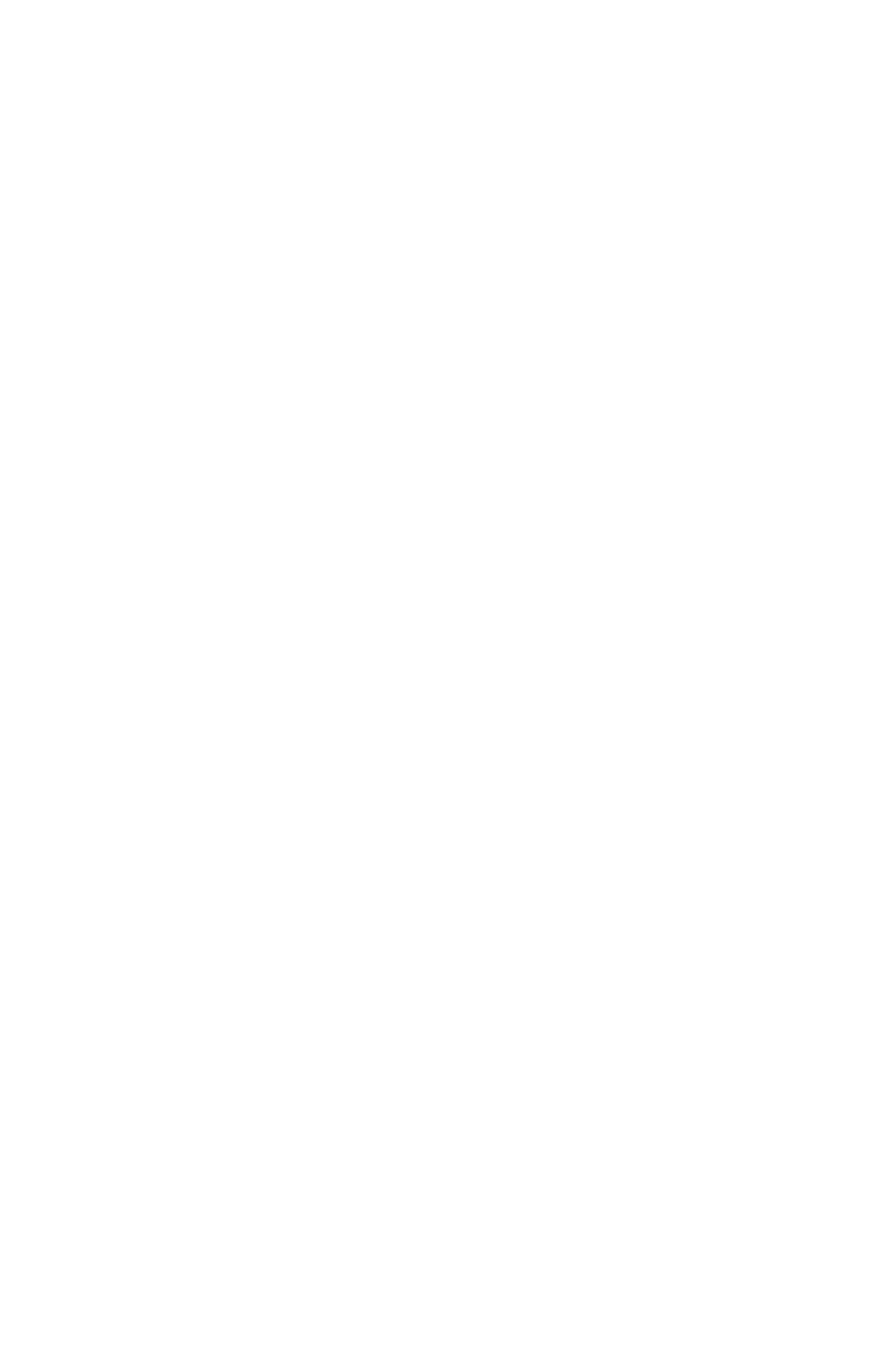# Trevor M. Bates, DHSc, AT, ATC

Dr. Trevor M. Bates is Wilmington College's 19th and first African American president. Trevor graduated *magna cum laude* with a Bachelor of Science in Athletic Training from Millikin University and earned a Master of Science in Kinesiology with a Sports Medicine concentration as a Pre-Doctoral Fellow at the University of Illinois at Urbana Champaign.



He earned a Doctor of Health Sciences with a concentration in Leadership and Organizational

Behavior from A.T. Still University of Health Sciences and has engaged in professional development through Harvard University's Graduate School of Education. Trevor is a licensed and nationally board-certified Athletic Trainer.

Over the past 20 years In higher education, Trevor has served as a clinician, faculty member, clinical education coordinator, program director, department chair, founding dean of health sciences, dean of faculty and vice president of academic affairs.

Outside of higher education, Trevor currently serves as AT Section Chair and Joint Board member of the State of Ohio's OT, PT, AT License Board, Vice Chair of the Board of Directors for United Church Homes Inc., Vice President for Strategy & Innovation for TRUE Empowering LLC, Co-chair for the National Athletic Trainers' Association Diversity, Inclusion, and Access (DEIA) Task Force and is a founding member of the Diversity and Inclusion Committee of the Ohio Athletic Trainers' Association (OATA). Trevor received the 2017 Linda Weber Daniel Outstanding Mentor Award from the OATA for his commitment to mentoring women and underrepresented persons and was honored by his peers in 2020 with the GLATA Dedicated Service Award for professional contributions.

Trevor is a person of strong Christian faith with deep midwestern roots (Chicago, Kansas City (KS), and Ohio). He is married to his best friend, Kassandra Bates, MBA, a utilization management case manager at The Ohio State University Wexner Medical Center. They reside at Firbank Fell with their sons, Ethan (16) and Liam (5).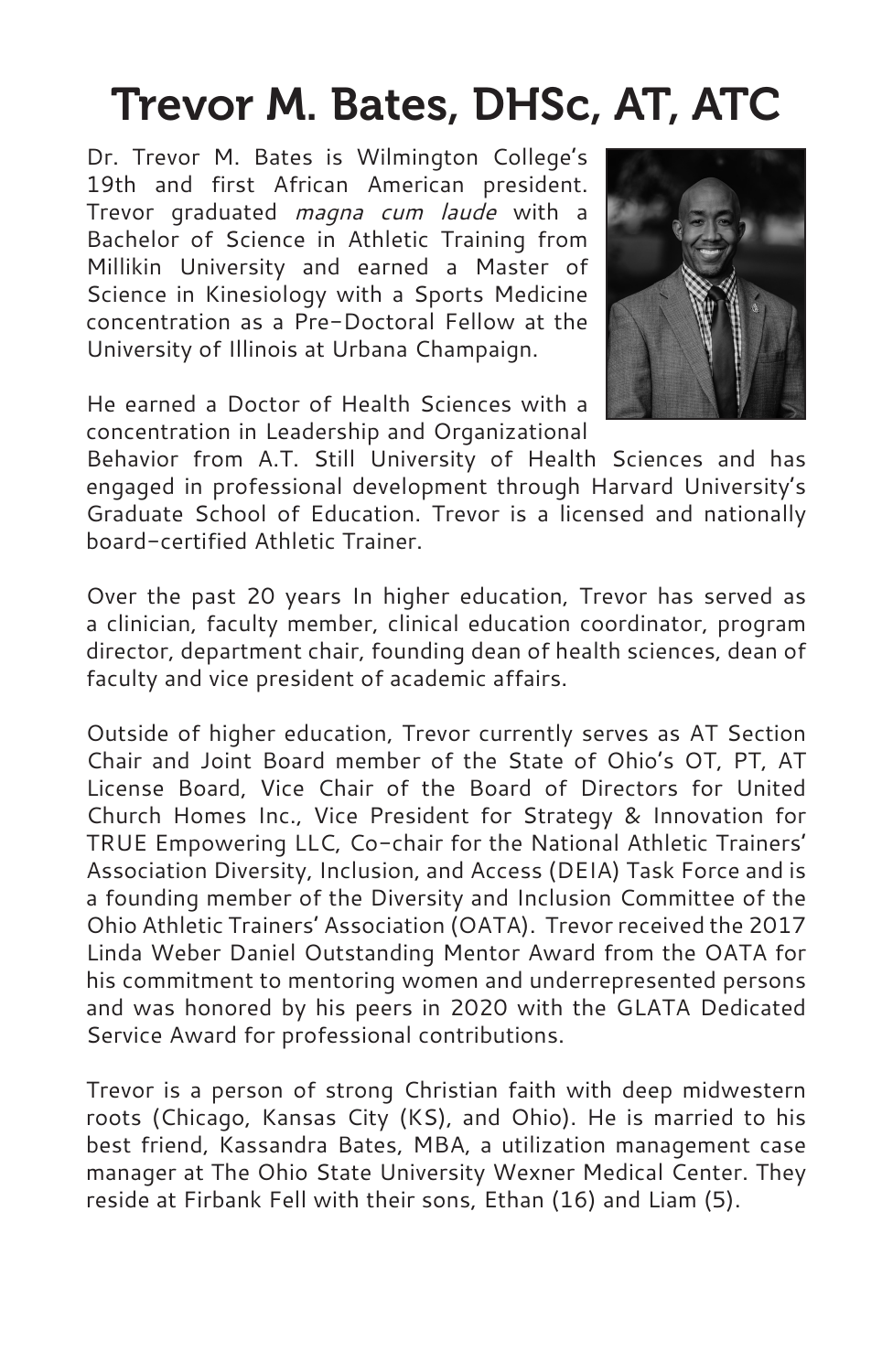## Presidents of Wilmington College

Lewis A. Estes 1871-1874

Benjamin F. Trueblood 1874-1879

> David Dennis 1879-1881

James B. Unthank 1881-1903

Albert J. Brown 1903-1912

Samuel H. Hodgin 1912-1915

> J. Edwin Jay 1915-1927

Henry G. Williams 1927-1928

Beverly O. Skinner 1928-1931

> Walter Collins 1932-1940

S. Arthur Watson 1940-1947

Samuel D. Marble 1947-1959

\*W. Brooke Morgan 1959-1960

> James M. Read 1960-1969

\*W. Brooke Morgan 1969-1970

Robert E. Hinshaw 1971-1975

Robert E. Lucas 1975-1982

Neil Thorburn 1982-1995

Daniel A. DiBiasio 1995-2011

James M. Reynolds 2012-2020

\*Erika A. Goodwin 2020

Trevor M. Bates 2021-present

*\*Acting/Interim President*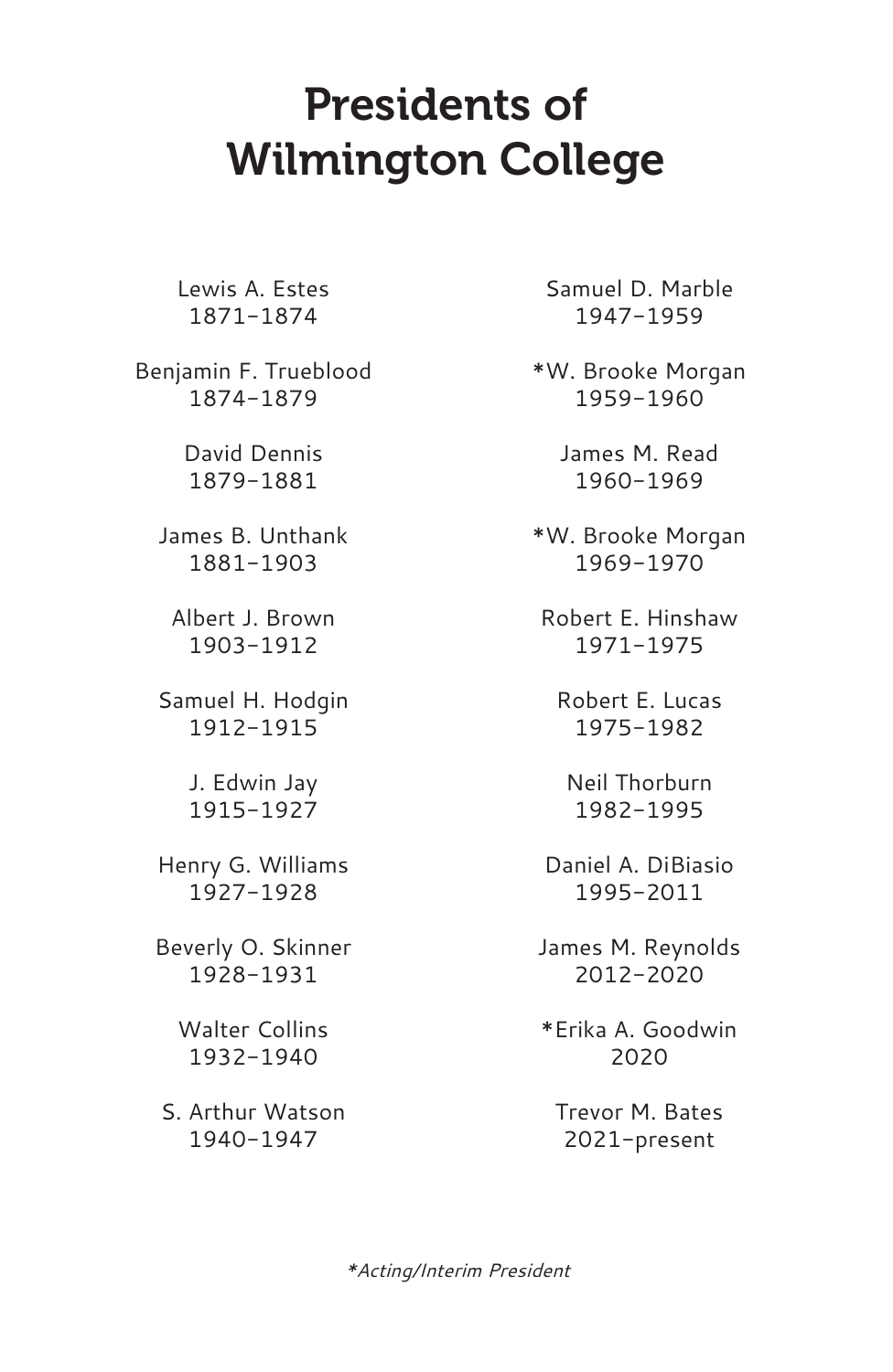### Order of Procession

### **GRAND MARSHAL**

### **DELEGATES & REPRESENTATIVES**

### **BOARD OF TRUSTEES**

### **PRESIDENT'S CABINET & SENIOR ADMINISTRATION**

### **FACULTY & STAFF**

### **INAUGURAL PLATFORM PARTY**

### **PRESIDENT TREVOR M. BATES**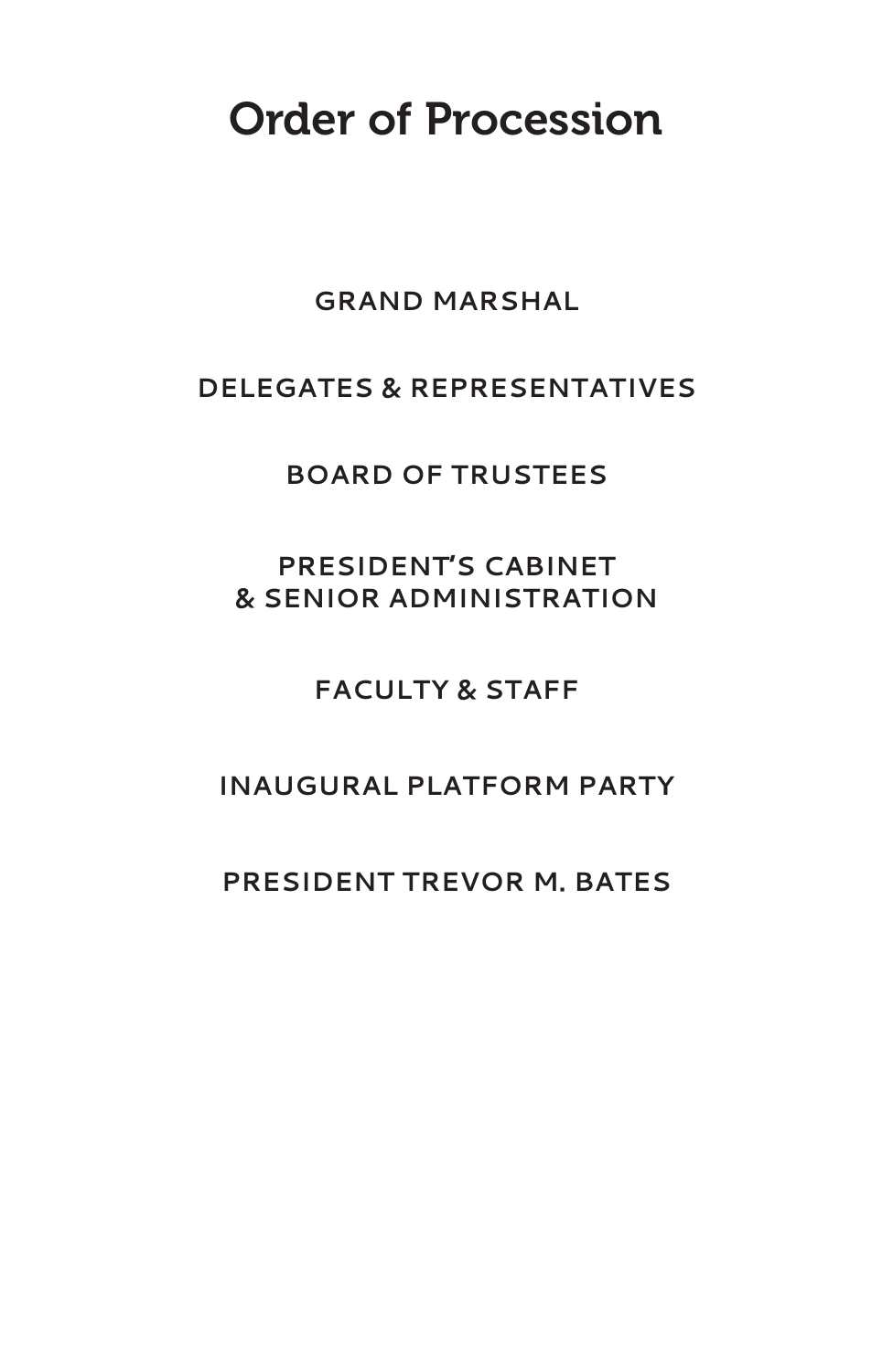# Inaugural Program

#### **PROCESSION\***

"Processional" by Thomas Barrett Performed by Mary Fahrenbruch, Ph.D.

Grand Marshal Hal Shunk, Professor of Art

#### **INVOCATION\***

Rev. Kenneth V. Daniel, President & CEO of United Church Homes

#### **WELCOME**

Richard Sidwell '68, Chair, Board of Trustees

#### **GREETINGS**

**FACULTY**

Corey Cockerill, Professor of Communication Arts and Agriculture

#### **STAFF**

Chip Murdock, Director of Diversity & Inclusion and Service & Civic Engagement

#### **STUDENTS**

Brittanie Clair, Senior in Education Studies and President of Student Government Association

#### **ALUMNI**

Carlos Stewart '02, Senior Associate Director of Development, Diversity & Access Initiatives, University of Dayton

**WILMINGTON YEARLY MEETING (WYM)** Douglas Woodmansee, Clerk of the WYM Wilmington College Committee and Emeritus Professor of Biology

**OHIO DEPARTMENT OF HIGHER EDUCATION** Randy Gardner, Chancellor

#### **MUSICAL PERFORMANCE**

"Rise Up" by Audra Day Performed by Brandi James '18 Backup Vocals by Gina Beck '91 and Rebekah Wall '14 Accompanied by Mary Fahrenbruch, Ph.D.

*\*The audience is requested to stand for the Procession and remain standing for the Invocation, as well as for the Alma Mater, Benediction and Recession.*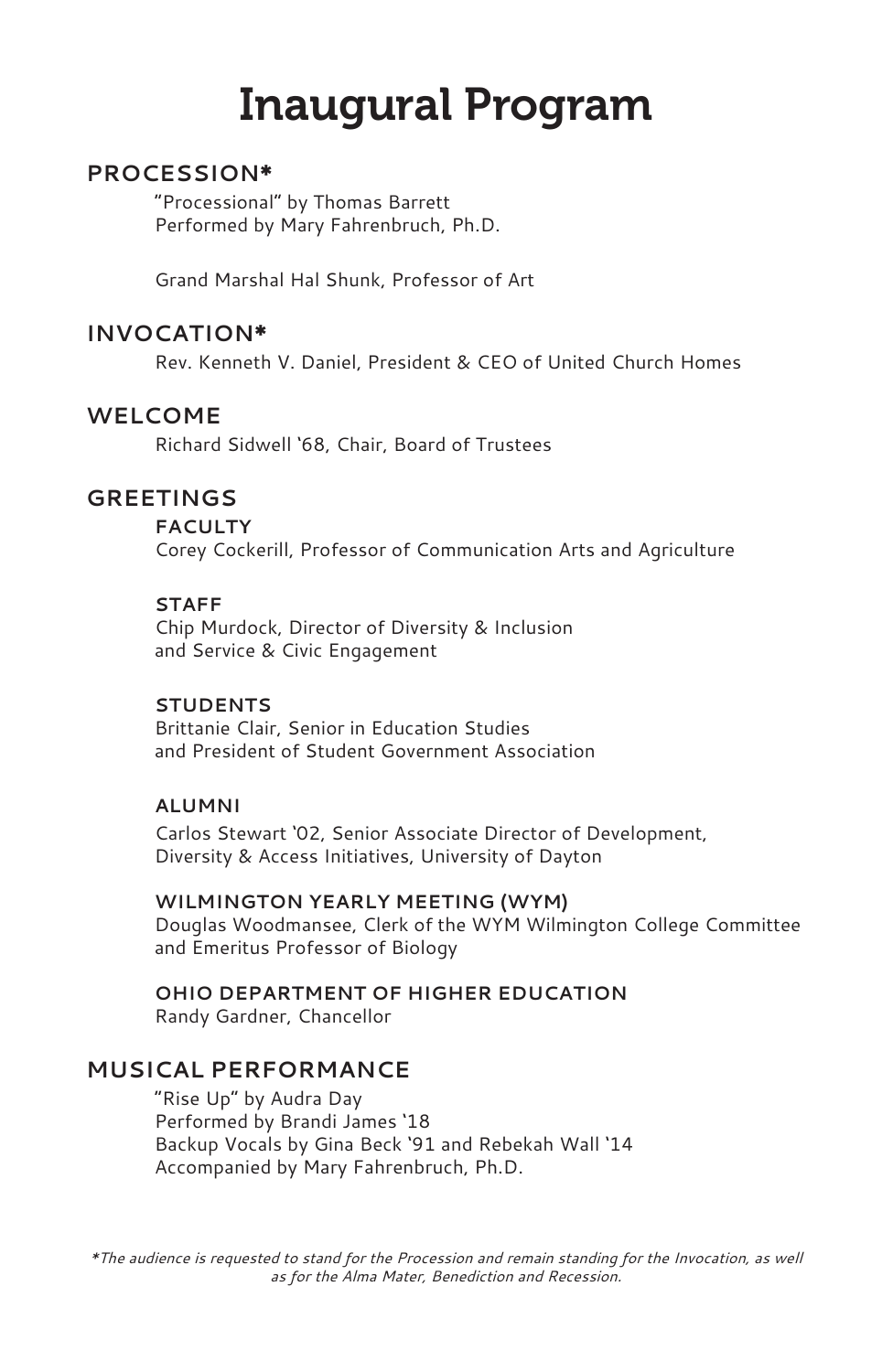#### **REFLECTIONS**

Erika A. Goodwin '95, Provost and Professor of Athletic Training Dave Weininger, Provost Emeritus, Heidelberg University Tyrone Bates, Sr., Father of Trevor Bates

#### **KEYNOTE ADDRESS**

Chukuka S. Enwemeka Founding Vice Chancellor, James Hope University, Lagos, Nigeria

#### **MUSICAL PERFORMANCE**

"Grace" by Jonathan McReynolds Performed by Tamish Bates, Sister of Trevor Bates Backup Vocals by Gina Beck '91, Brandi James '18 and Rebekah Wall '14 Accompanied by Mary Fahrenbruch, Ph.D.

#### **PRESENTATION OF TREVOR M. BATES**

Peggy J. Sturdivant '82, Past Chair, Board of Trustees

#### **INSTALLATION OF TREVOR M. BATES**

Richard Sidwell '68, Chair, Board of Trustees Kassandra Bates, First Lady

#### **PRESIDENTIAL RESPONSE**

*Together We RISE* by Trevor M. Bates

#### **ALMA MATER\***

Performed by Gina Beck '91, Brandi James '18 and Rebekah Wall '14 Accompanied by Mary Fahrenbruch, Ph.D.

#### **BENEDICTION\***

Rev. Kenneth V. Daniel, President & CEO of United Church Homes

#### **RECESSION\***

"Toccata" from *Symphony for Organ No. 5* by Charles-Marie Widor Performed by Brianna Matzke, Assistant Professor of Music

#### **RECEPTION**

Please join us immediately following the ceremony for a reception on the floor of Hermann Court.



*Please scan this QR code to view detailed speaker information.*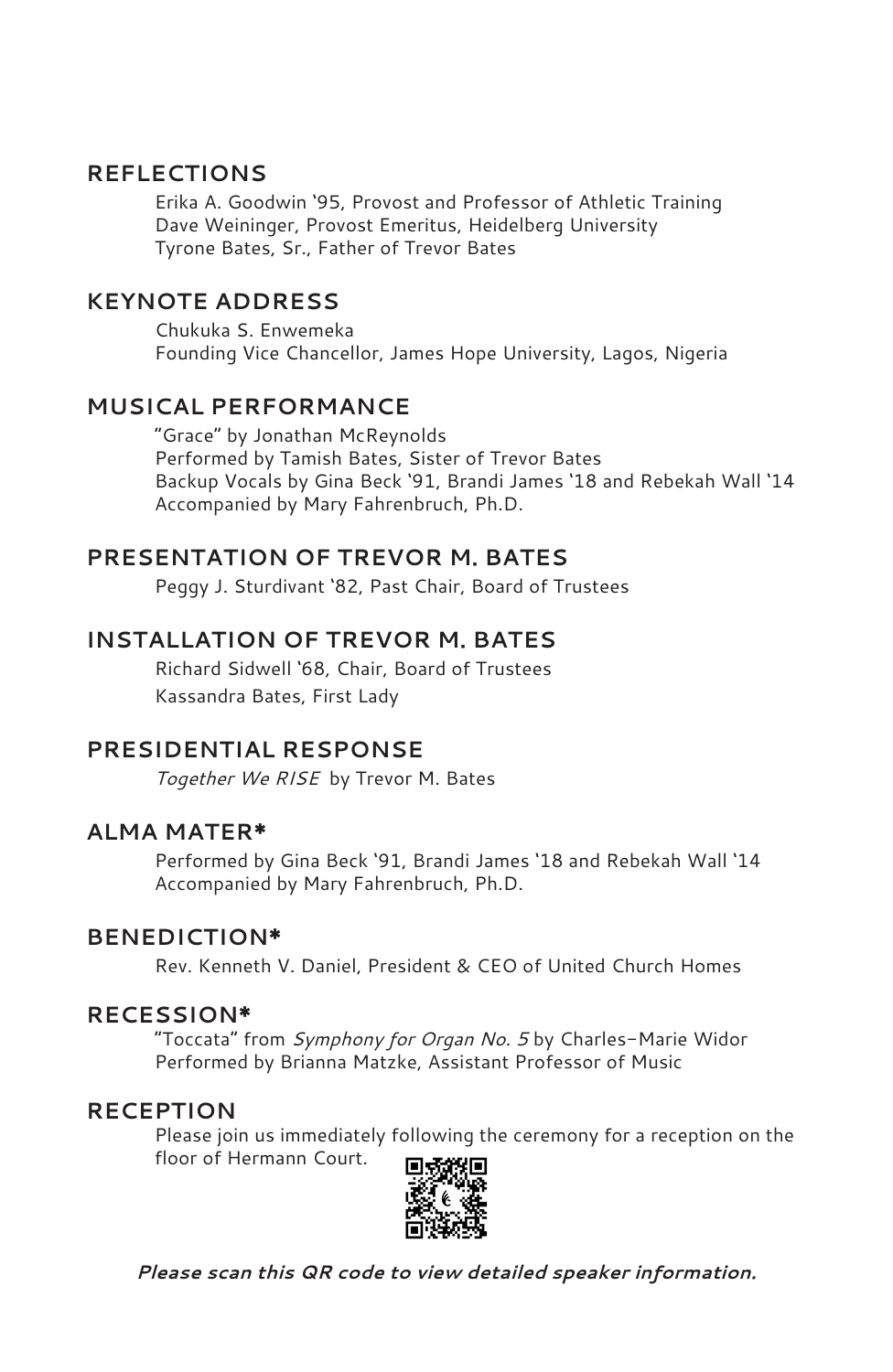## Board of Trustees

**Chair** | Richard Sidwell '68 **Vice Chair** | Daniel J. Buckley **Treasurer** | Timothy A. Buren '83 **Secretary** | J. Brent Bill '78 **Assistant Secretary** | Taylor Stuckert

Edmund Besong '13 Daniel Smith-Christopher Christen Clougherty Aaron DeNu '01 Henry B. Freeman Elizabeth J. Garvey '65 Jeremiah Guappone Delores Hargrove-Young Marcy Hawley Ellen H. Hiatt Jonathan C. McKay

Evans Nwankwo David L. Raizk '72 John "J.R." Reid William P. Shaw William D. Shoecraft '79 Lawrence W. Sidwell Lucy Y. Steinitz '72 Nancy Summers '65 Tyrone C. Taylor '75 Evan Williams '84

### Platform Party **LISTED IN SEATED ORDER**

Erika A. Goodwin '95 | Provost, Wilmington College Richard Sidwell '68 | Chair, Wilmington College Board of Trustees Trevor M. Bates | President,Wilmington College Kassandra Bates | First Lady, Wilmington College Chukuka S. Enwemeka | Founding Vice Chancellor, James Hope University

# Senior Administration

**PRESIDENT'S CABINET President** | Trevor M. Bates **Provost** | Erika A. Goodwin '95 **Chief Business and Finance Officer** | Beatriz Ibanez Alvarez **Chief Advancement Officer** | Joseph O. Bull **Chief Enrollment Officer** | Dennis M. Kelly **Vice President for Student Affairs, Dean of Students** | Sigrid Solomon

Assistant Vice President for Student Affairs | Michael Allbright '02 Director of Human Resources | Libby Hayes Academic Dean and Dean of Faculty | Kenneth Patterson Vice President for Athletic Administration and Director of Athletics | Terry Rupert Vice President for External Programs | Sylvia Stevens Associate Vice President for Student Success | Deanna Vatan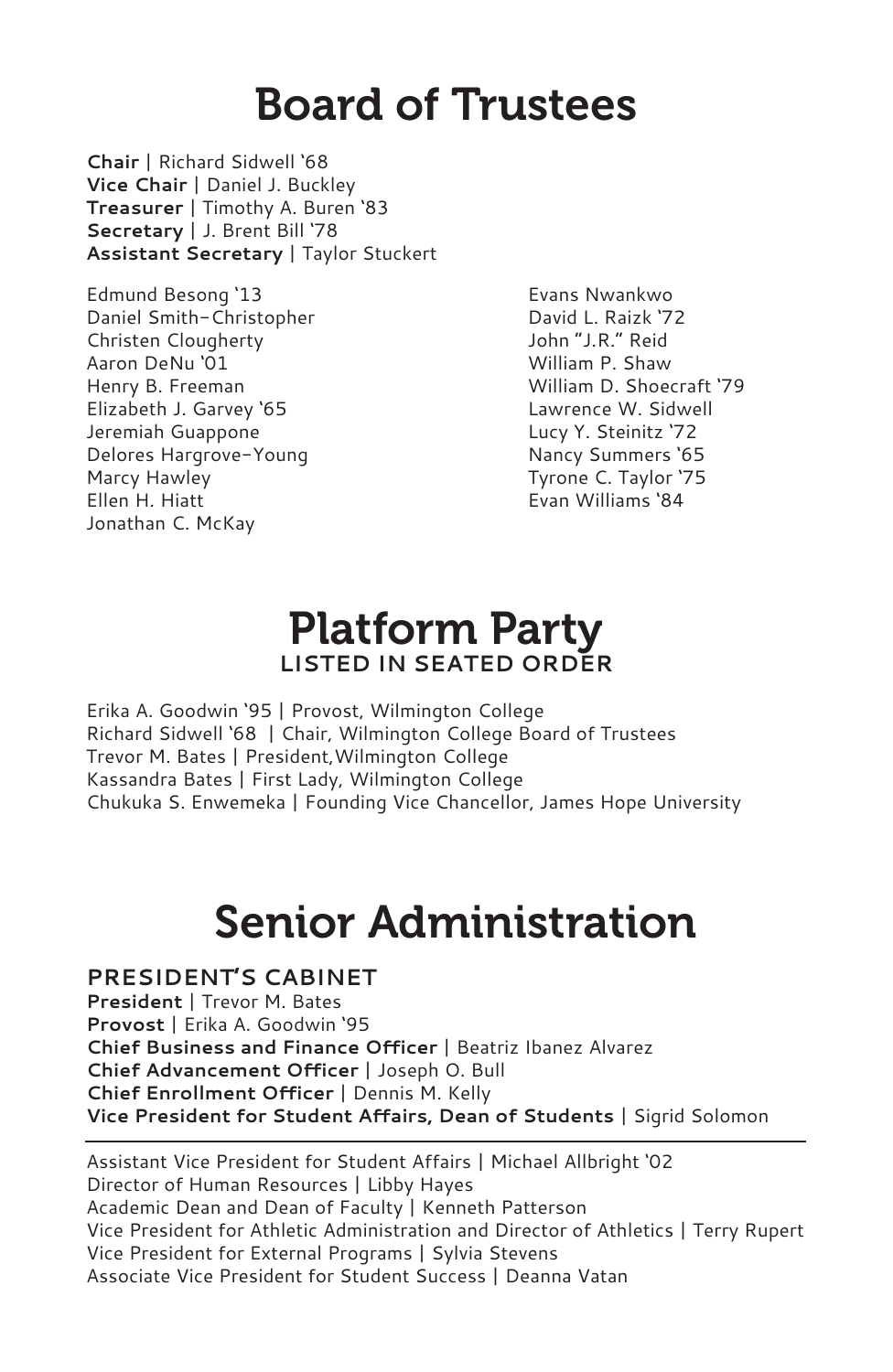### Delegates & Representatives **LISTED IN FOUNDING ORDER**

- 1817 | University of Michigan | Darryl Conway
- 1819 | Norwich University | Cindy Suter
- 1830 | Capital University | Jody Fournier
- 1837 | Muskingum University | Susan Hasseler
- 1845 | Baldwin Wallace University | Julie DeLima
- 1845 | Wittenberg University | Michael Frandsen
- 1846 | University of Mount Union | Jeffrey Breese
- 1847 | Otterbein University | John Comerford
- 1850 | Defiance College | Richanne Mankey
- 1850 | Heidelberg University | Robert Huntington
- 1852 | Loyola University Maryland | Robert Kelly
- 1855 | The Pennsylvania State University | Geoffrey Mamerow
- 1871 | Ohio Northern University | Daniel A. DiBiasio\*
- 1887 | Cedarville University | Genna Fusco
- 1888 | Tiffin University | Peter Holbrook
- 1892 | Central Michigan University | Blaine Long
- 1892 | Malone University | David A. King
- 1897 | Bradley University | David Dominguese
- 1901 | Millikin University | Carrie Pierson
- 1910 | Bowling Green State University | Thomas Gorman
- 1911 | Ohio Dominican University | Connie Gallaher
- 1917 | Mercy College of Ohio | Susan Wajert
- 1963 | Concordia University Ann Arbor | Sheena Long
- 1969 | Cincinnati State Technical & Community College | Monica Posey
- 1969 | Hocking College | Shah Hasan
- 1972 | Florida International University | Matt Kutz
- 1902 | Ohio Athletic Conference | Sarah Otey
- 1950 | The Ohio Foundation of Independent Colleges | Bill Spiker
- 1969 | Association of Independent Colleges & Universities of Ohio | C. Todd Jones
- 1977 | Ohio Occupational Therapy, Physical Therapy & Athletic Trainers Board | Missy Anthony

1803 | Ohio State Senate | Bob Peterson

\*Wilmington College welcomes Dan DiBiasio and Chris Burns-DiBiasio, WC President and First Lady, 1995-2011

## Student Marshals

Quentin Davis, Sophomore | Sport Management & Business Administration Courtland Duncan, Sophomore | Undeclared Ajia Gannaway, Senior | Exercise Science Isaac Hackney, Freshman | Exercise Science Jaymirr Johnson, Senior | Business Administration Caroline Liggett, Senior | Agricultural Business and Food Policy & Agricultural Advocacy Annie Wise, Freshman | Social Work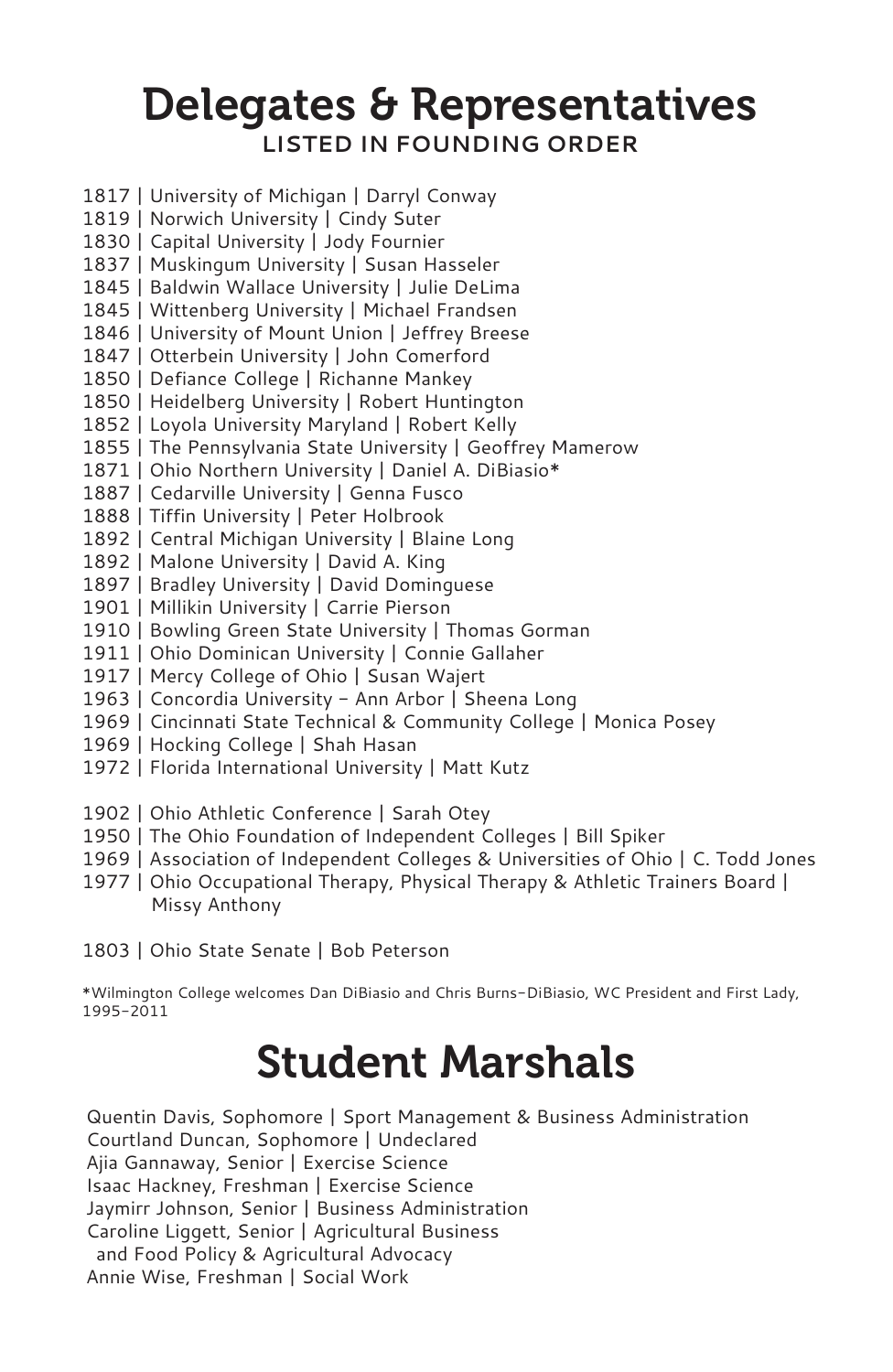# Presidential Search Committee

**Clerk** Richard Sidwell '68

### **Board of Trustees**

Timothy A. Buren '83 Marcy Hawley Peggy J. Sturdivant '82

#### **Faculty**

J. Wynn Alexander Laura Struve

**Staff** Libby Hayes Chip Murdock

**Student** Ariana Riccardi '21

**Wilmington Yearly Meeting** David L. Raizk '72 Douglas Woodmansee

# Inauguration Planning **Committee**

### **Clerk**

Deanna Vatan

**Advancement** Tammy Shadley-Hutton '90 Joseph O. Bull Hanna Fugett

#### **Board of Trustees**

Richard Sidwell '68 (Chair) Daniel J. Buckley (Vice Chair) Peggy J. Sturdivant '82 (Past Chair)

#### **Conference Services**

Heather Schneder '95

**Faculty** J. Wynn Alexander

**First Lady** Kassandra Bates

**President's Cabinet** Erika A. Goodwin '95

**President's Office** Anastasia Benner-Iiames

**Public Relations** Randall Sarvis

# Acknowledgements

Abbott Image Solutions AVI Dining Services Clinton County Convention & Visitors Bureau Curless Printing Productions Solutions Inc. Wilmington College Physical Plant Wilmington College Conference Services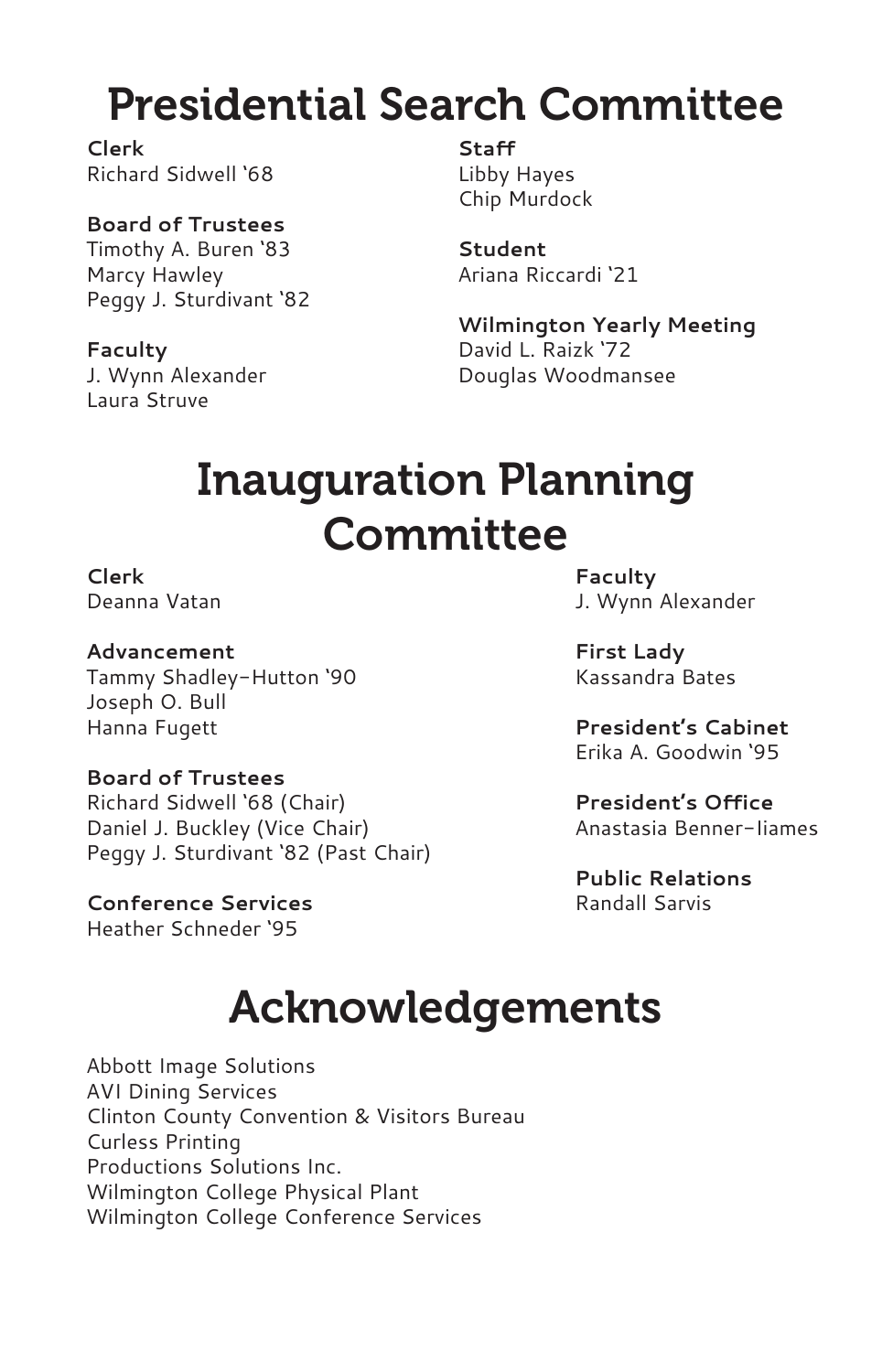# Wilmington College Mission Statement

The mission of Wilmington College is to educate, inspire and prepare each student for a life of service and success.

To fulfill that mission, Wilmington College provides a high-quality undergraduate and graduate educational environment shaped by the traditions of the liberal arts, career preparation and the distinctive practices of the Religious Society of Friends (Quakers). By offering academic programs, practical experience and co-curricular activities in a variety of settings to students from diverse backgrounds, the College leads students to gain an awareness of the world, to acquire knowledge of career and vocation and to seek truth and social justice.

In keeping with the rich heritage of the liberal arts, the College seeks to educate the whole person – intellectual, emotional, physical and spiritual – in ways that foster critical thinking, reflection, the free exchange of ideas, open inquiry, respect for all persons and a desire for lifelong learning. The liberal arts are integrated with career preparation to help students develop the knowledge and skills to succeed in a career or further education.

As an academic community, Wilmington College is rooted in historic Quaker values, also known as testimonies, which include integrity, service, stewardship, equality, peace and social justice and respect for all persons. These historic testimonies motivate those who learn and work at the College to make positive contributions to their professions and their communities.

# Core Values

The following core values are fundamental to the success of Wilmington College in realizing its mission. These values are drawn from the College's founding faith, the Religious Society of Friends (Quakers), from important traditions of American higher education and from universally held beliefs that serve to guide the best in human thought and action.

> **INTEGRITY COMMUNITY DIVERSITY EXCELLENCE PEACE & SOCIAL JUSTICE RESPECT FOR ALL PERSONS SERVICE & CIVIC ENGAGEMENT**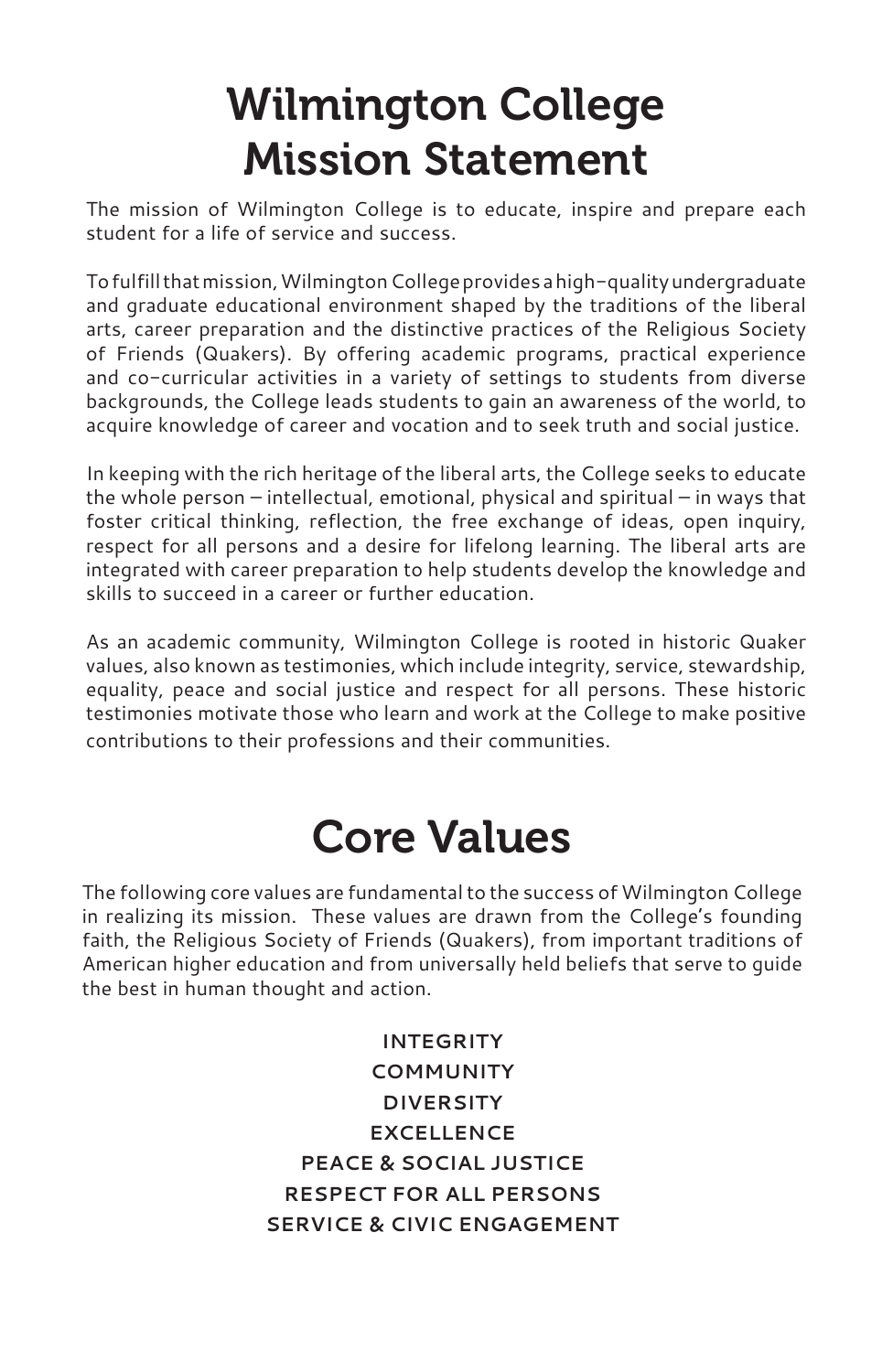### From Reconstruction to RISE **A VERY BRIEF HISTORY OF WILMINGTON COLLEGE**

The post-Civil War era known as Reconstruction (1865-1877) witnessed a failed attempt to establish Franklin College in Wilmington, Ohio. But from that valiant effort rose a phoenix that evolved into an institution of higher learning — Wilmington College — that recently celebrated its sesquicentennial anniversary, 150 years.

Local Quakers purchased an unfinished building and adjacent land at an auction for \$11,334 in August 1870. This new College manifested the Friends' appreciation for higher education and embraced as its core values that of community, diversity, respect for all persons, peace and social justice, integrity, excellence, and service and civic engagement. It also subscribed to the Religious Society of Friends' notion of the supreme value of the individual or "that of God in every man."

#### **Historical highlights include:**

The 1875 graduating class  $-$ WC's first — featured three women and one man.

William Yoakley, Class of 1902, was the College's first African American graduate. He went on to become a prominent physician in Wilmington.



The College merged in 1917 with the nearby teachers' college, Lebanon National Normal University. WC's strong education program came to life during this era, as its enrollment grew from 62 students in 1914 to 546 in 1927.

WC achieved a major milestone when it gained regional accreditation in 1944 with the North Central Association of Colleges (now Higher Learning Commission), which placed Wilmington College at a new level in higher education. It has maintained that important endorsement ever since.

In 1948, President Sam Marble challenged the campus to build a much-

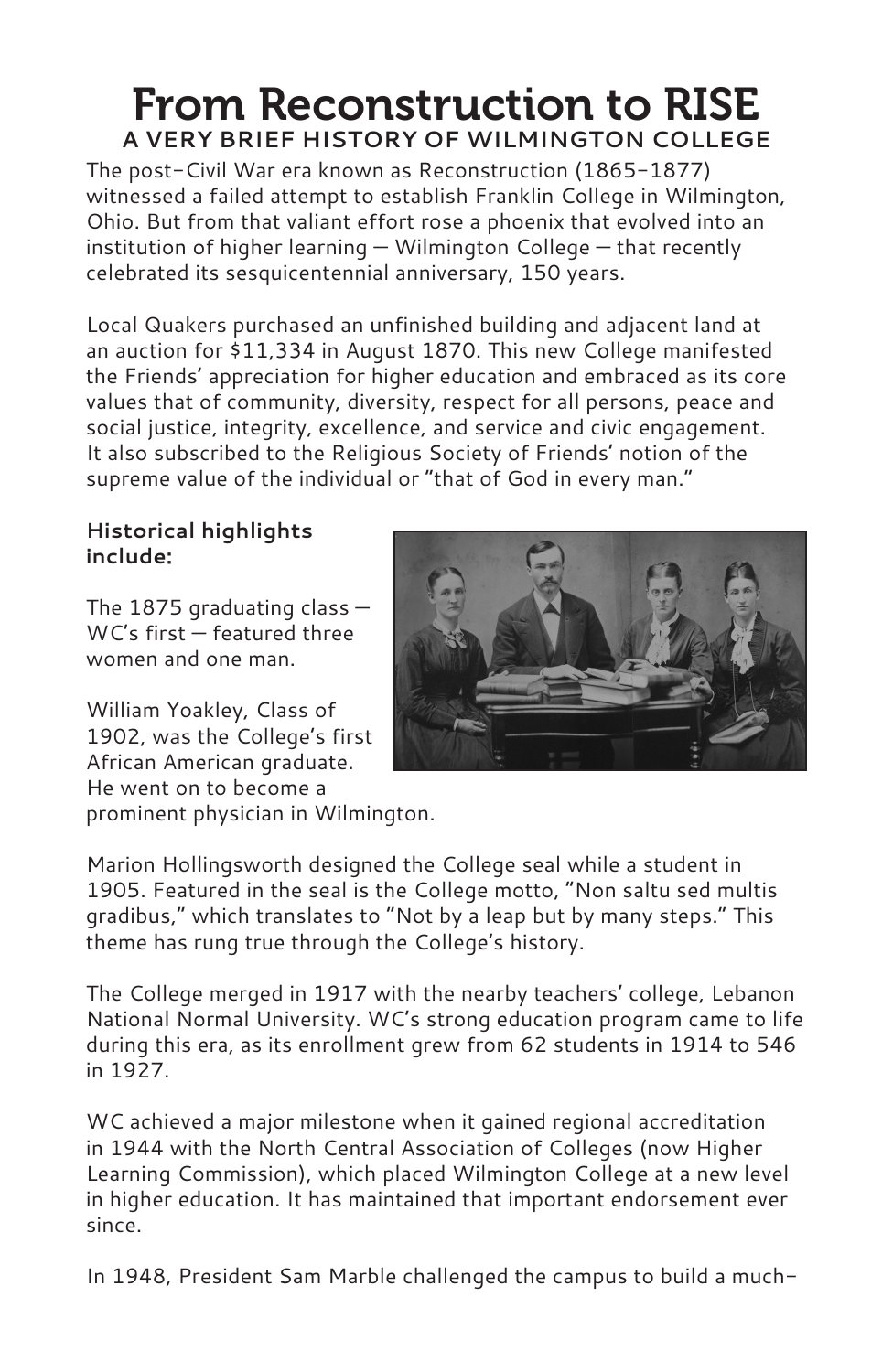needed men's dormitory, which resulted in international media interest in the College that practiced self-help and ultimately completed a residence hall known far and wide as "built by students."

The Marble Hall experience initiated a 20-year construction boom on campus that included, among other facilities, a new science building, student center, gymnasium and multiple residence halls. Also, during this period, the College established an agriculture program that stands today as the WC's largest academic area, constituting more than 20 percent of the main campus enrollment.

WC's innovative satellite campuses in Cincinnati were hugely successful for many years as a higher education option for working adults. It continues to serve as a viable degree completion program.

The athletics program has been a mainstay at the College since the early 20th century and is highlighted by a number of individual national champions in wrestling and track and field, the 1980 football team's national runner-up status, the men's soccer team's Final Four appearance in 1986 and, of course, the 2004 NCAA Division III national championship accomplished by the women's basketball team.

A building boom in the mid-2010s rivaled that of an earlier era as the transformation of Kettering Science Hall into the Center for the Sciences and Agriculture resulted in the largest academic facility on campus. Concurrent was the building of the Center for Sport Sciences, which has transformed the College's sport sciences programs and athletics practice space. Four on-site medical practices complement clinical studies in the sport sciences.

During the 2021-22 academic year, WC started a trio of graduate programs, including a Master of Science in Athletic Training, Master of Science in Occupational Therapy and, based at the Cincinnati Branch, a Master of Organizational Leadership.

In 2021, Dr. Trevor M. Bates became the 19th President of Wilmington College — and the first African American. The RISE strategic plan is setting the stage for the College's bright future as the institution navigates the ever-changing landscape of higher education. RISE will ensure that Wilmington College continues at the highest levels of preparing, educating and inspiring students for a lifetime of service and success.

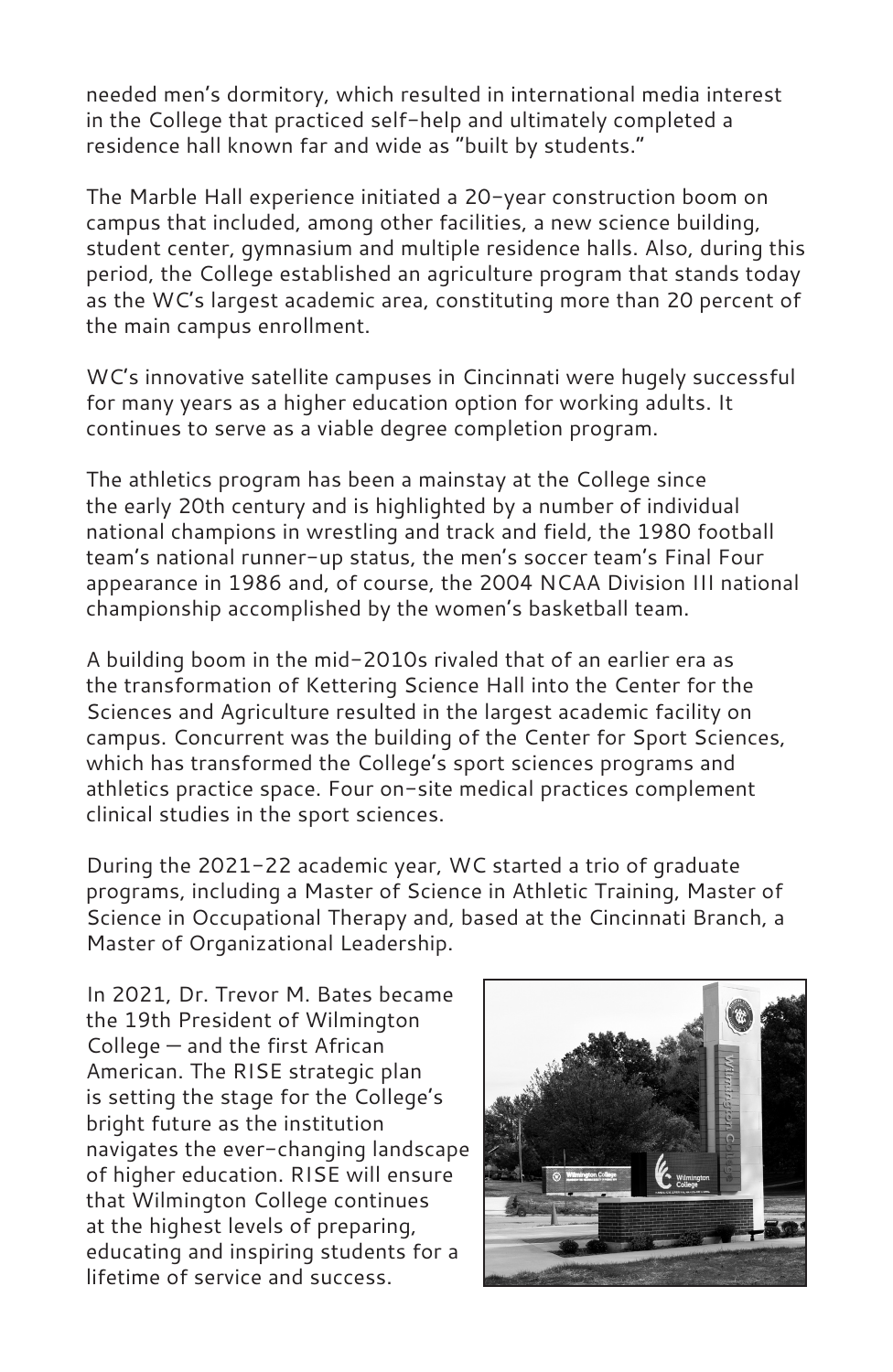